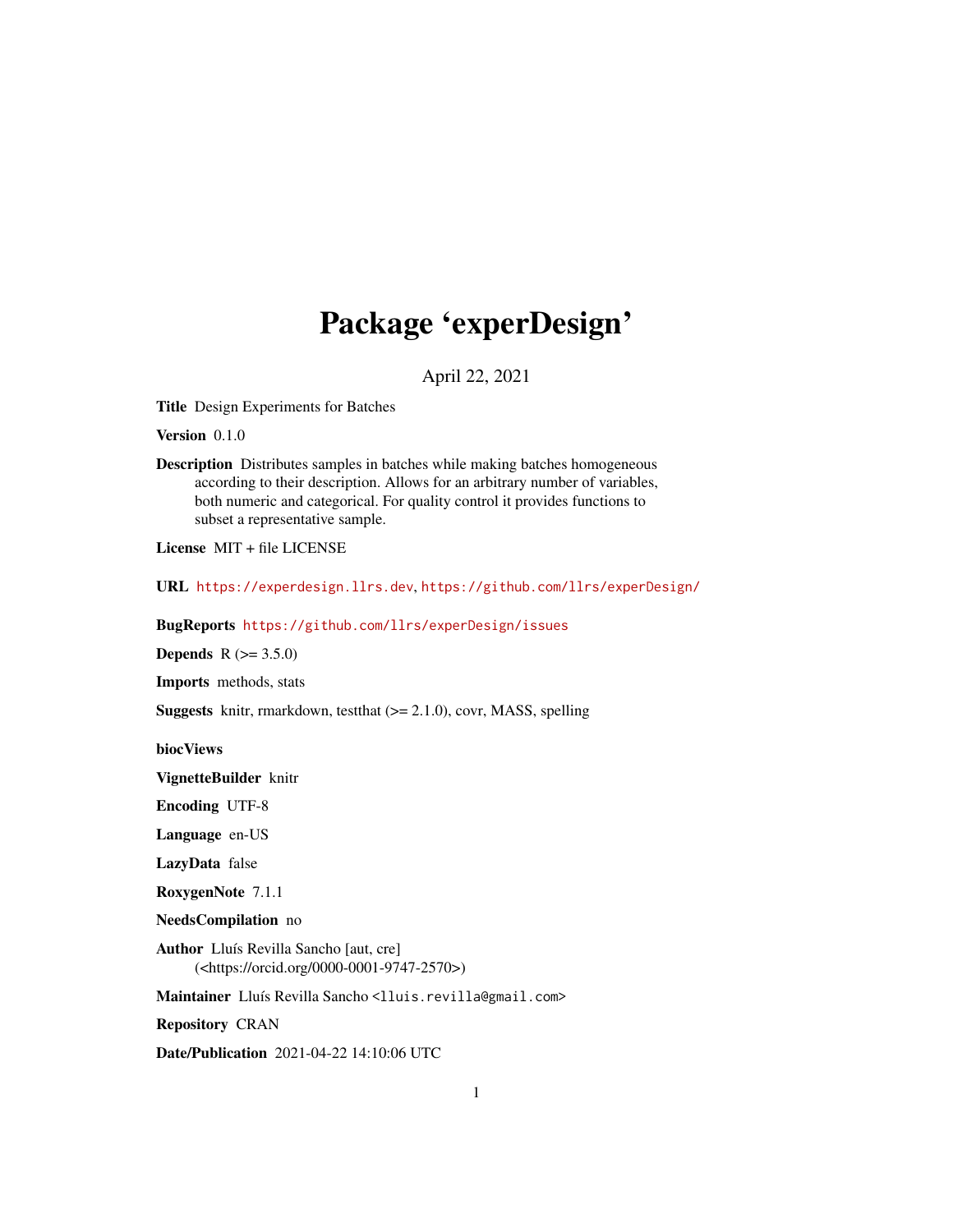## <span id="page-1-0"></span>R topics documented:

|       | $\overline{\phantom{a}3}$ |
|-------|---------------------------|
|       | 3                         |
|       | $\overline{4}$            |
|       | $\overline{5}$            |
|       | 6                         |
|       | -6                        |
|       | $\overline{7}$            |
|       | 8                         |
|       | 9                         |
|       | 9                         |
|       |                           |
|       |                           |
|       |                           |
|       |                           |
|       |                           |
|       |                           |
|       |                           |
|       |                           |
|       |                           |
|       |                           |
|       |                           |
| Index | 19                        |

experDesign-package *experDesign: Expert experiment design in batches*

## Description

Enables easy distribution of samples per batch avoiding batch and confounding effects by randomization of the variables in each batch.

## Details

The most important function is [design\(\)](#page-4-1), which distributes samples in batches according to the information provided.

To help in the bench there is the [inspect\(\)](#page-13-1) function that appends the group to the data provided.

## Author(s)

Lluís Revilla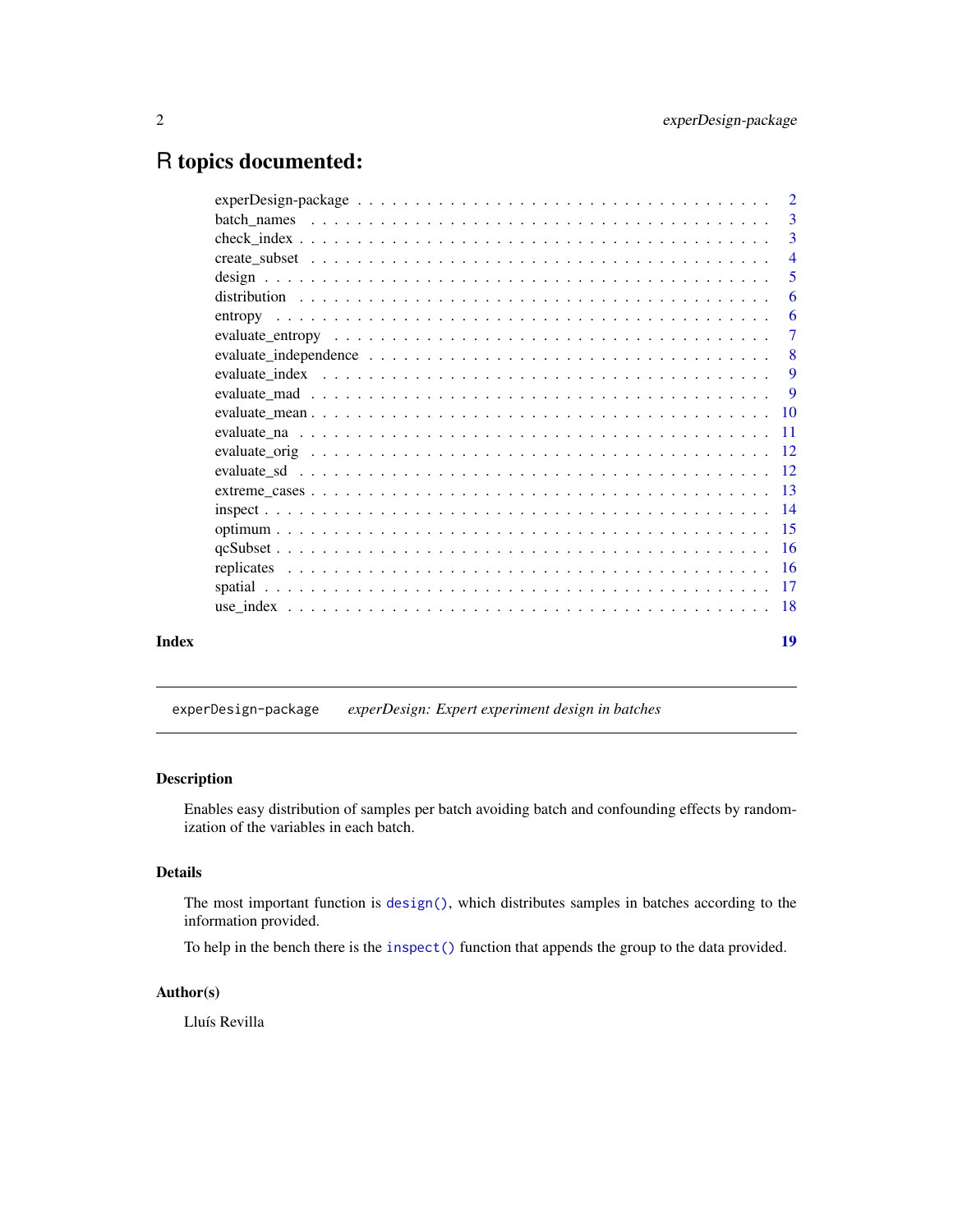<span id="page-2-1"></span><span id="page-2-0"></span>

Given an index return the name of the batches the samples are in

## Usage

batch\_names(i)

## Arguments

i A list of numeric indices.

## Value

A character vector with the names of the batch for each the index.

## See Also

[create\\_subset\(\)](#page-3-1), for the inverse look at [use\\_index\(\)](#page-17-1).

## Examples

```
index <- create_subset(100, 50, 2)
batch <- batch_names(index)
head(batch)
```
check\_index *Check index distribution on batches*

## Description

Report the statistics for each subset and variable compared to the original.

#### Usage

```
check_index(pheno, index, omit = NULL)
```
## Arguments

| pheno | Data.frame with the sample information.                        |
|-------|----------------------------------------------------------------|
| index | A list of indices indicating which samples go to which subset. |
| omit  | Name of the columns of the pheno that will be omitted.         |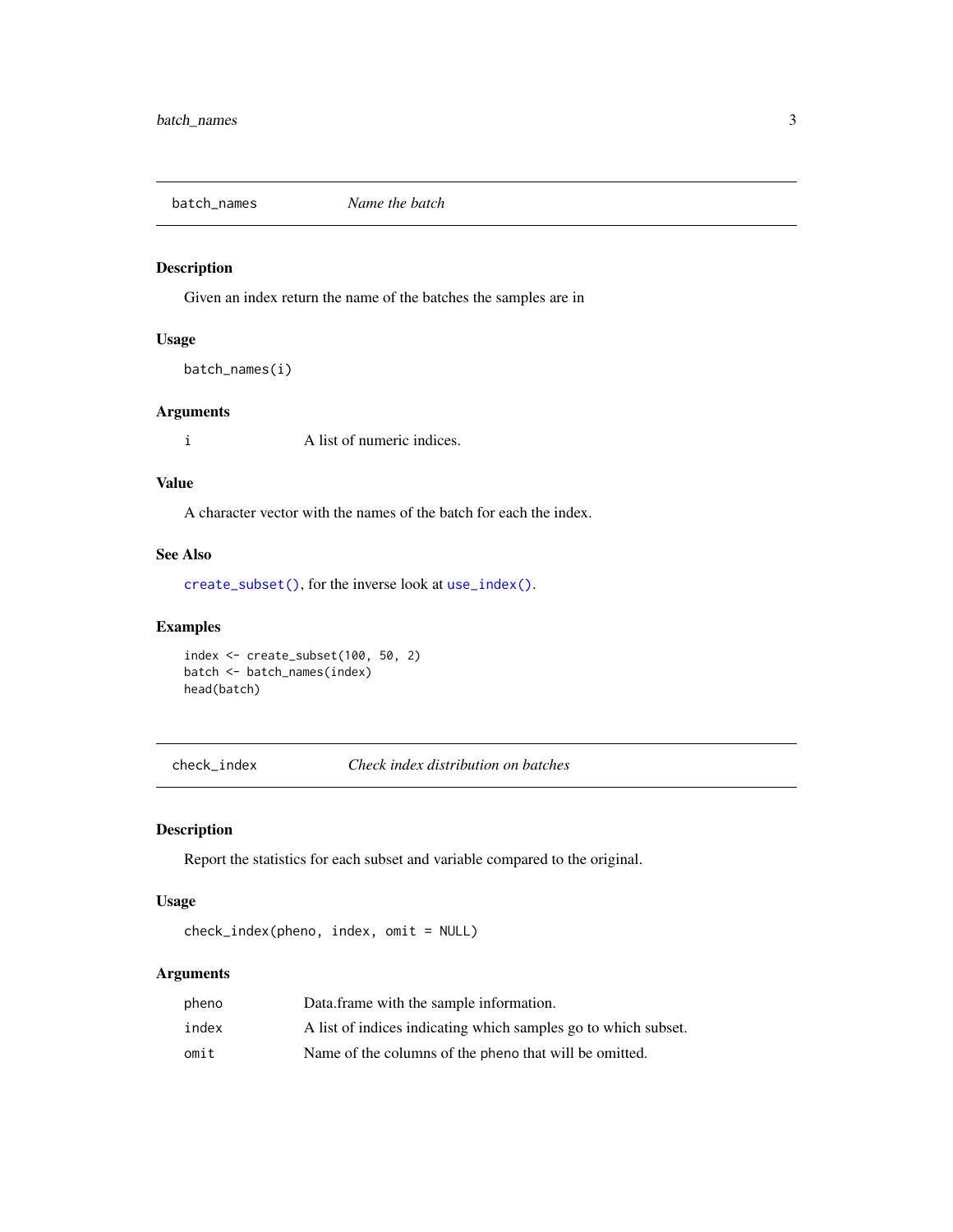## <span id="page-3-0"></span>Value

A matrix with the differences with the original data.

## See Also

Functions that create an index [design\(\)](#page-4-1), [replicates\(\)](#page-15-1), [spatial\(\)](#page-16-1). See also [create\\_subset\(\)](#page-3-1) for a random index.

## Examples

```
index <- create_subset(50, 24)
metadata <- expand.grid(height = seq(60, 80, 5), weight = seq(100, 300, 50),
                        sex = c("Male","Female"))
check_index(metadata, index)
```
<span id="page-3-1"></span>create\_subset *Create index of subsets of a data*

## Description

Index of the samples grouped by batches.

#### Usage

```
create_subset(size_data, size_subset = NULL, n = NULL, name = "SubSet")
```
#### Arguments

| size_data   | A numeric value of the amount of samples to distribute.                                      |
|-------------|----------------------------------------------------------------------------------------------|
| size_subset | A numeric value with the amount of samples per batch.                                        |
| n           | A numeric value with the number of batches.                                                  |
| name        | A character used to name the subsets, either a single one or a vector the same<br>size as n. |

## Value

A random list of indices of the samples.

## See Also

[batch\\_names\(\)](#page-2-1), [use\\_index\(\)](#page-17-1) if you already have a factor to be used as index.

## Examples

index <- create\_subset(100, 50, 2)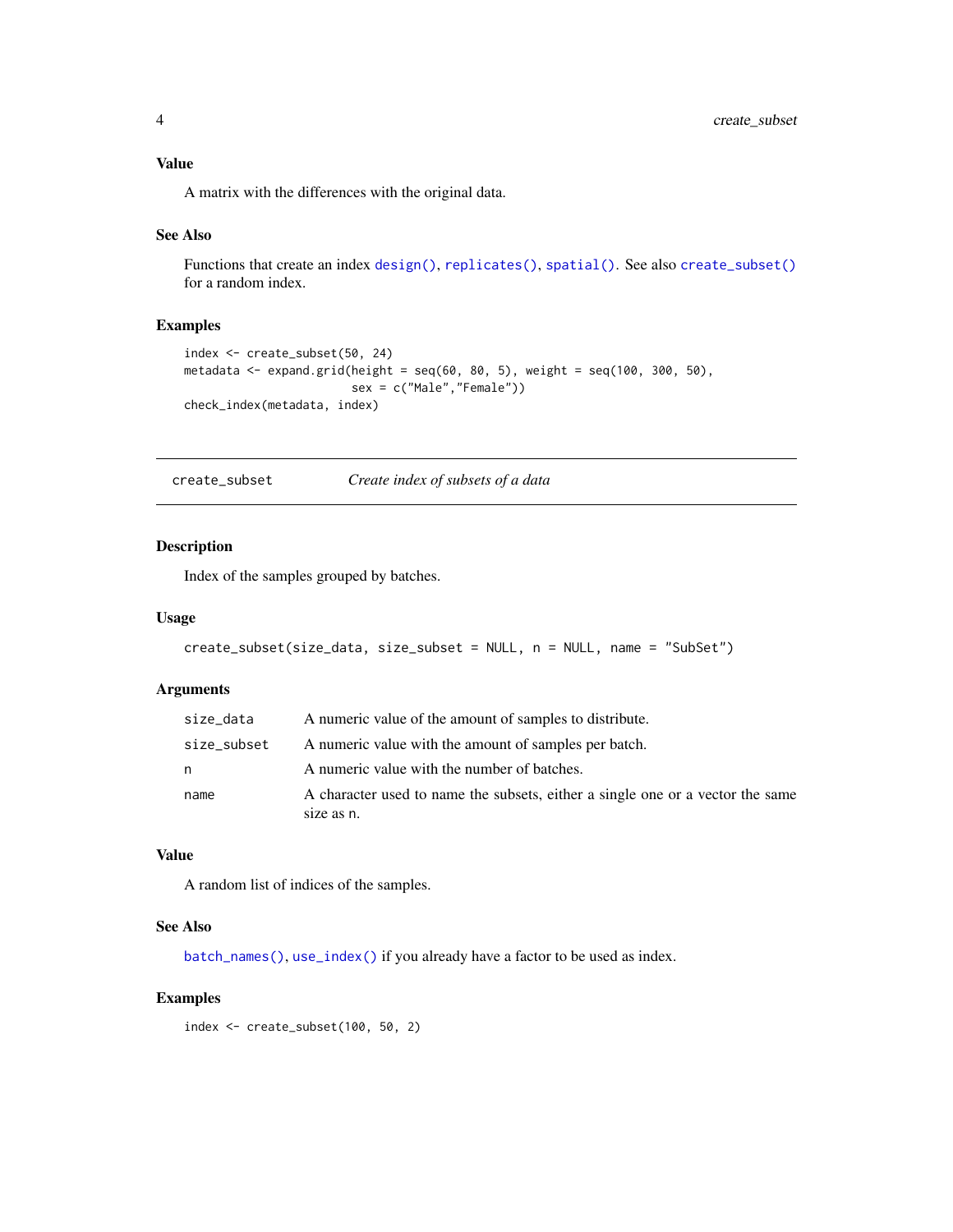<span id="page-4-1"></span><span id="page-4-0"></span>

Given some samples it distribute them in several batches, trying to have equal number of samples per batch. It can handle both numeric and categorical data.

## Usage

design(pheno, size\_subset, omit = NULL, iterations = 500, name = "SubSet")

## Arguments

| pheno       | Data.frame with the sample information.                                                      |
|-------------|----------------------------------------------------------------------------------------------|
| size_subset | Numeric value of the number of sample per batch.                                             |
| omit        | Name of the columns of the pheno that will be omitted.                                       |
| iterations  | Numeric value of iterations that will be performed.                                          |
| name        | A character used to name the subsets, either a single one or a vector the same<br>size as n. |

## Value

The indices of which samples go with which batch.

## See Also

The evaluate\_\* functions and [create\\_subset\(\)](#page-3-1).

```
data(survey, package = "MASS")
index <- design(survey[, c("Sex", "Smoke", "Age")], size_subset = 50,
               iterations = 50)
index
```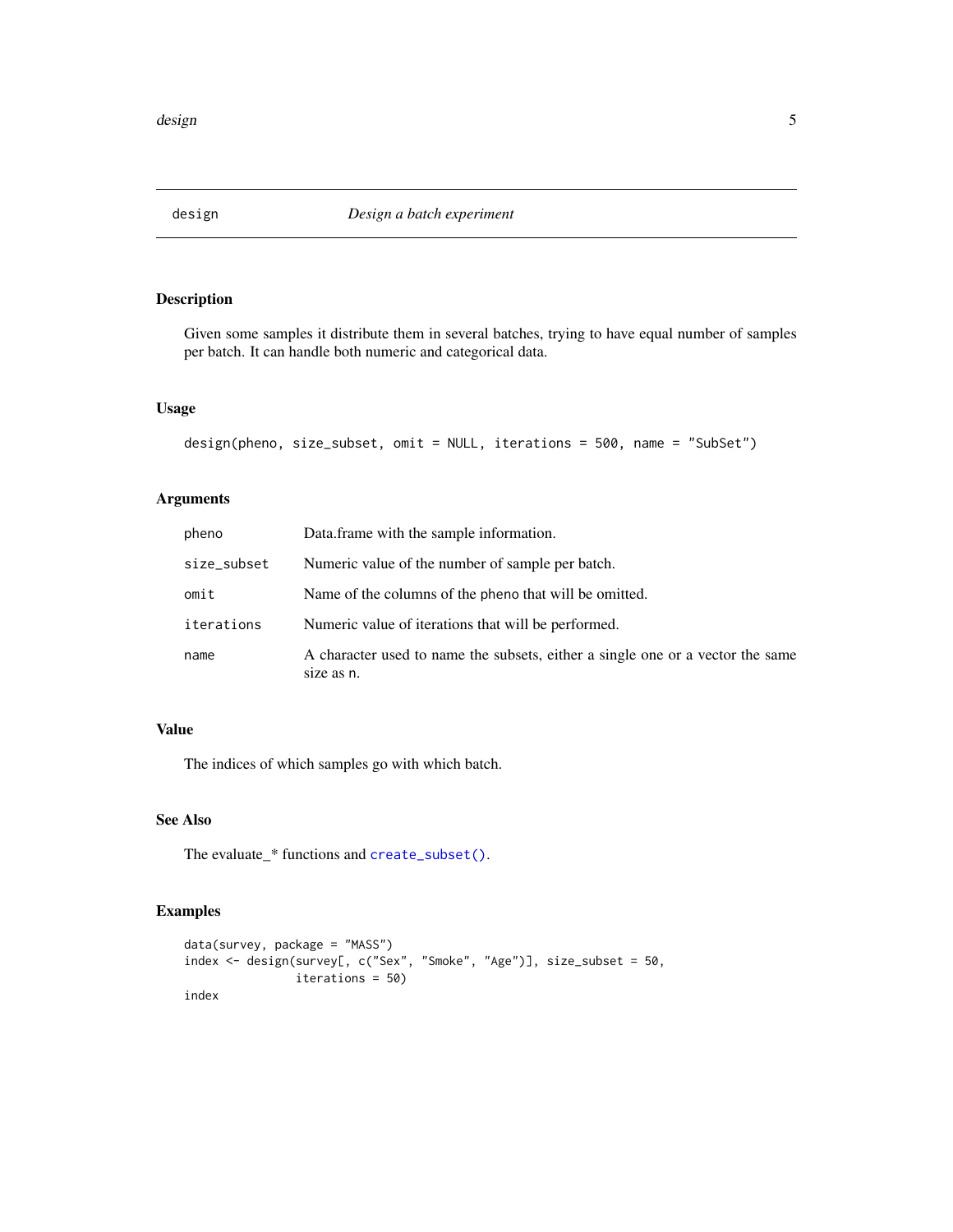<span id="page-5-0"></span>

Checks if all the values are maximally distributed in the several batches. Aimed for categorical variables.

## Usage

distribution(report, column)

## Arguments

| report | A data frame which must contain a batch column. Which can be obtained with |  |  |
|--------|----------------------------------------------------------------------------|--|--|
|        | $insect()$ .                                                               |  |  |
| column | The name of the column one wants to inspect.                               |  |  |

## Value

TRUE if the values are maximal distributed, otherwise FALSE.

#### Examples

```
data(survey, package = "MASS")
columns <- c("Sex", "Age", "Smoke")
index <- design(pheno = survey[, columns], size_subset = 70,
                iterations = 10)
batches <- inspect(index, survey[, columns])
distribution(batches, "Sex")
distribution(batches, "Smoke")
```
entropy *Calculates the entropy*

## Description

Calculates the entropy of a category. It uses the amount of categories to scale between 0 and 1.

#### Usage

entropy(x)

#### Arguments

x A character or vector with two or more categories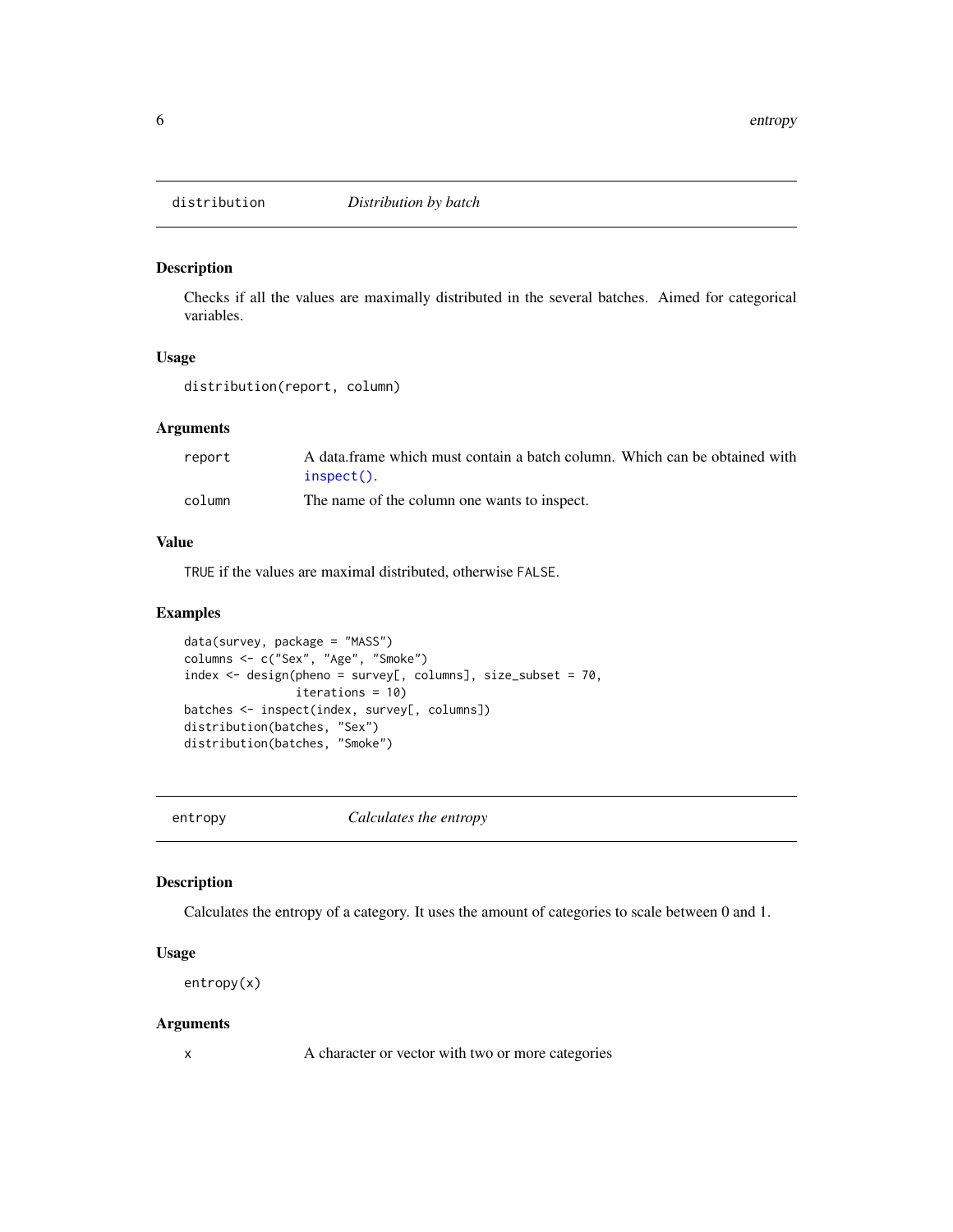<span id="page-6-0"></span>evaluate\_entropy 7

## Value

The numeric value of the Shannon entropy scaled between 0 and 1.

## Note

It omits the NA if present.

## Examples

```
entropy(c("H", "T", "H", "T"))
entropy(c("H", "T", "H", "T", "H", "H", "H"))
entropy(c("H", "T", "H", "T", "H", "H", NA))
entropy(c("H", "T", "H", "T", "H", "H"))
entropy(c("H", "H", "H", "H", "H", "H", NA))
```
<span id="page-6-1"></span>evaluate\_entropy *Evaluate entropy*

## Description

Looks if the nominal or character columns are equally distributed according to the entropy and taking into account the independence between batches. If any column is different in each row it is assumed to be the sample names and thus omitted.

#### Usage

```
evaluate_entropy(i, pheno)
```
## Arguments

|       | list of numeric indices of the data.frame     |
|-------|-----------------------------------------------|
| pheno | Data.frame with information about the samples |

#### Value

Value to minimize

## See Also

Other functions to evaluate samples: [evaluate\\_independence\(](#page-7-1)), [evaluate\\_index\(](#page-8-1)), [evaluate\\_mad\(](#page-8-2)), [evaluate\\_mean\(](#page-9-1)), [evaluate\\_na\(](#page-10-1)), [evaluate\\_orig\(](#page-11-1)), [evaluate\\_sd\(](#page-11-2))

Other functions to evaluate categories: [evaluate\\_independence\(](#page-7-1)), [evaluate\\_na\(](#page-10-1))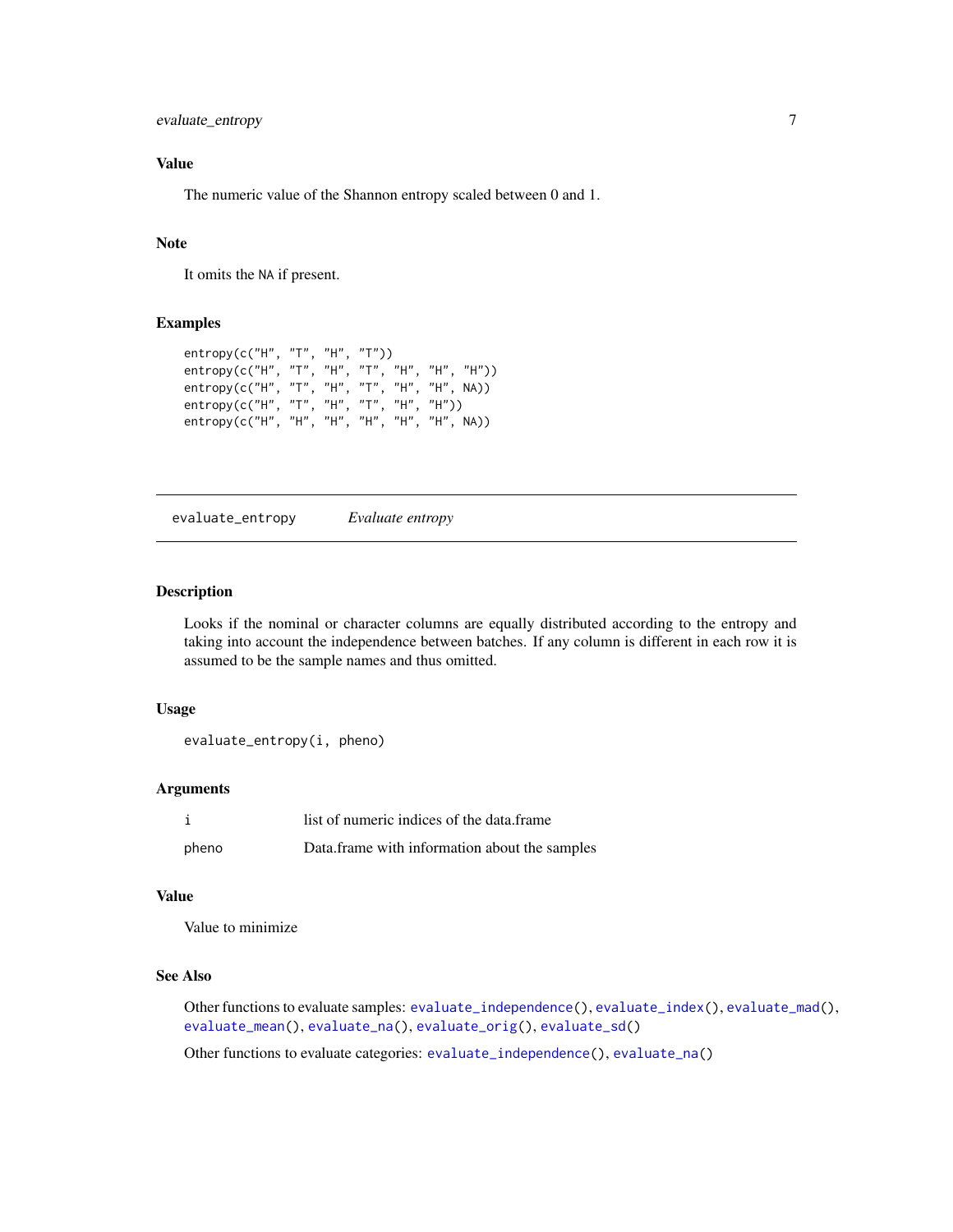#### Examples

```
data(survey, package = "MASS")
index <- design(survey[, c("Sex", "Smoke", "Age")], size_subset = 50,
               iterations = 50)
# Note that numeric columns will be omitted:
evaluate_entropy(index, survey[, c("Sex", "Smoke", "Age")])
```
<span id="page-7-1"></span>evaluate\_independence *Compare independence by chisq.test*

## Description

Looks the independence between the categories and the batches.

## Usage

```
evaluate_independence(i, pheno)
```
#### Arguments

|       | Index of subsets.                                    |
|-------|------------------------------------------------------|
| pheno | A data frame with the information about the samples. |

## Value

Returns a vector with the p-values of the chisq.test between the category and the subset.

#### See Also

Other functions to evaluate samples: [evaluate\\_entropy\(](#page-6-1)), [evaluate\\_index\(](#page-8-1)), [evaluate\\_mad\(](#page-8-2)), [evaluate\\_mean\(](#page-9-1)), [evaluate\\_na\(](#page-10-1)), [evaluate\\_orig\(](#page-11-1)), [evaluate\\_sd\(](#page-11-2))

Other functions to evaluate categories: [evaluate\\_entropy\(](#page-6-1)), [evaluate\\_na\(](#page-10-1))

```
data(survey, package = "MASS")
index <- design(survey[, c("Sex", "Smoke", "Age")], size_subset = 50,
                iterations = 50)
# Note that numeric columns will be omitted:
evaluate_independence(index, survey[, c("Sex", "Smoke", "Age")])
```
<span id="page-7-0"></span>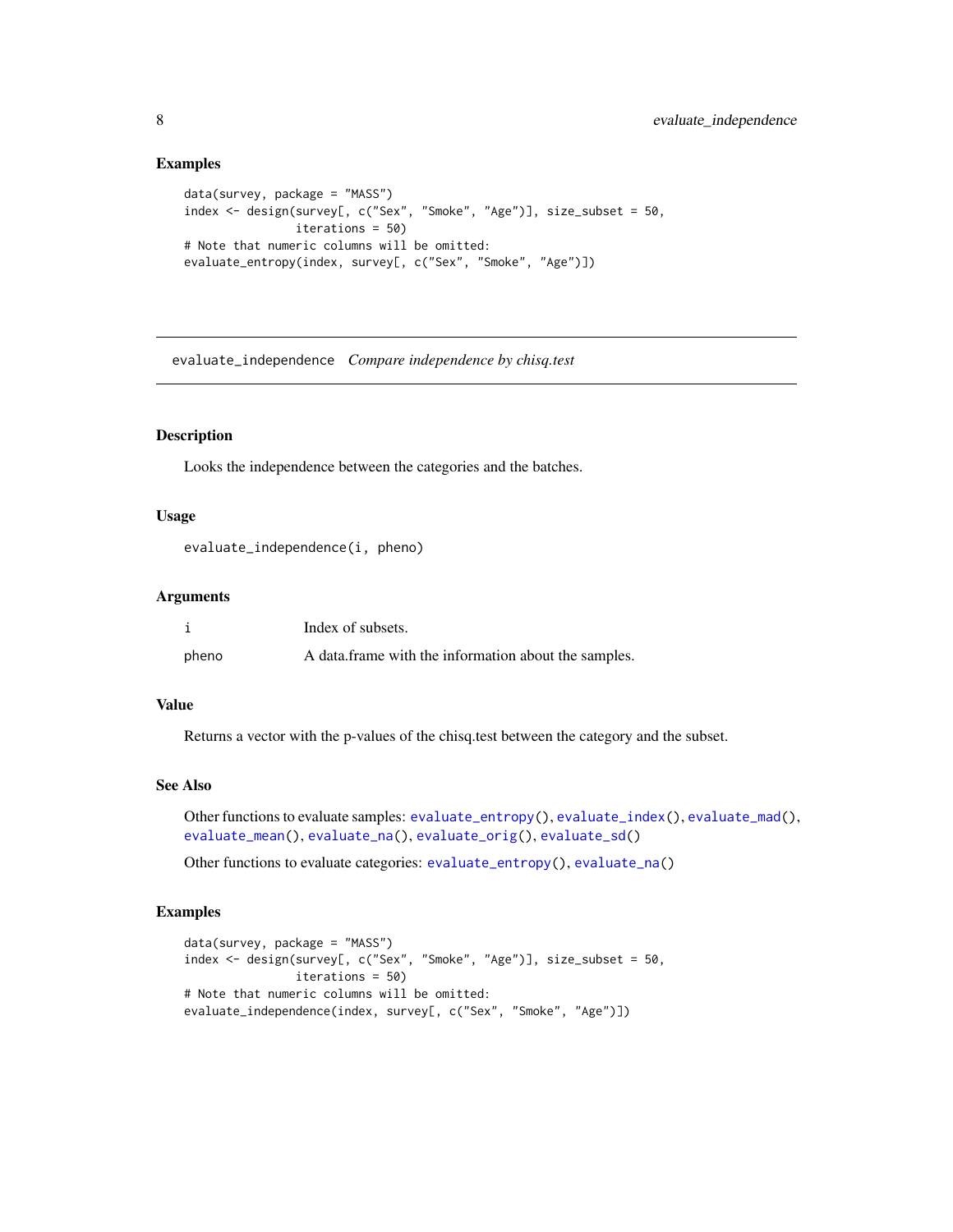<span id="page-8-1"></span><span id="page-8-0"></span>evaluate\_index *Evaluates a data.frame*

#### Description

Measures several indicators per group

## Usage

```
evaluate_index(i, pheno)
```
#### Arguments

|       | Index                                         |
|-------|-----------------------------------------------|
| pheno | Data.frame with information about the samples |

#### Value

An array of three dimensions with the mean, standard deviation ([sd\(\)](#page-0-0)), and median absolute deviation ([mad\(\)](#page-0-0)) of the numeric variables, the entropy of the categorical and the number of NA by each subgroup.

#### See Also

If you have already an index you can use [use\\_index\(\)](#page-17-1).

Other functions to evaluate samples: [evaluate\\_entropy\(](#page-6-1)), [evaluate\\_independence\(](#page-7-1)), [evaluate\\_mad\(](#page-8-2)), [evaluate\\_mean\(](#page-9-1)), [evaluate\\_na\(](#page-10-1)), [evaluate\\_orig\(](#page-11-1)), [evaluate\\_sd\(](#page-11-2))

## Examples

```
data(survey, package = "MASS")
index <- create_subset(nrow(survey), 50, 5)
ev_index <- evaluate_index(index, survey[, c("Sex", "Smoke")])
ev_index["entropy", , ]
```
<span id="page-8-2"></span>evaluate\_mad *Evaluate median absolute deviation*

#### Description

Looks for the median absolute deviation values in each subgroup.

#### Usage

evaluate\_mad(i, pheno)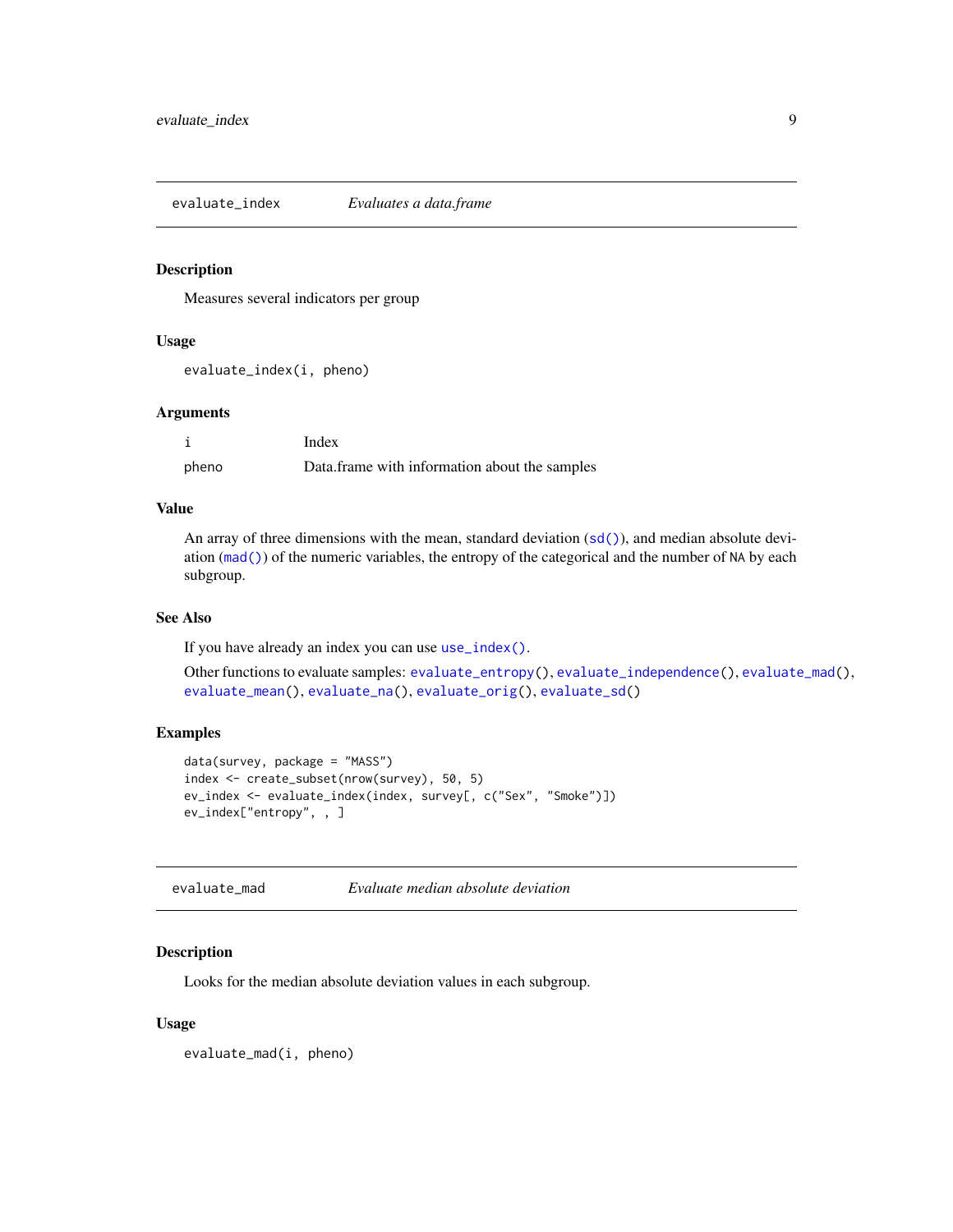<span id="page-9-0"></span>10 evaluate\_mean

#### Arguments

|       | List of indices                               |
|-------|-----------------------------------------------|
| pheno | Data.frame with information about the samples |

## Value

A vector with the mean difference between the median absolute deviation of each group and the original mad.

#### See Also

Other functions to evaluate samples: [evaluate\\_entropy\(](#page-6-1)), [evaluate\\_independence\(](#page-7-1)), [evaluate\\_index\(](#page-8-1)), [evaluate\\_mean\(](#page-9-1)), [evaluate\\_na\(](#page-10-1)), [evaluate\\_orig\(](#page-11-1)), [evaluate\\_sd\(](#page-11-2))

Other functions to evaluate numbers: [evaluate\\_mean\(](#page-9-1)), [evaluate\\_na\(](#page-10-1)), [evaluate\\_sd\(](#page-11-2))

#### Examples

```
data(survey, package = "MASS")
index <- design(survey[, c("Sex", "Smoke", "Age")], size_subset = 50,
                iterations = 50)
# Note that categorical columns will be omitted:
evaluate_mad(index, survey[, c("Sex", "Smoke", "Age")])
```
<span id="page-9-1"></span>evaluate\_mean *Evaluates the mean of the numeric values*

#### Description

Looks for the mean of the numeric values

## Usage

evaluate\_mean(i, pheno)

#### Arguments

i List of indices pheno Data.frame with information about the samples

#### Value

A matrix with the mean value for each column for each subset

#### See Also

Other functions to evaluate samples: [evaluate\\_entropy\(](#page-6-1)), [evaluate\\_independence\(](#page-7-1)), [evaluate\\_index\(](#page-8-1)), [evaluate\\_mad\(](#page-8-2)), [evaluate\\_na\(](#page-10-1)), [evaluate\\_orig\(](#page-11-1)), [evaluate\\_sd\(](#page-11-2))

Other functions to evaluate numbers: [evaluate\\_mad\(](#page-8-2)), [evaluate\\_na\(](#page-10-1)), [evaluate\\_sd\(](#page-11-2))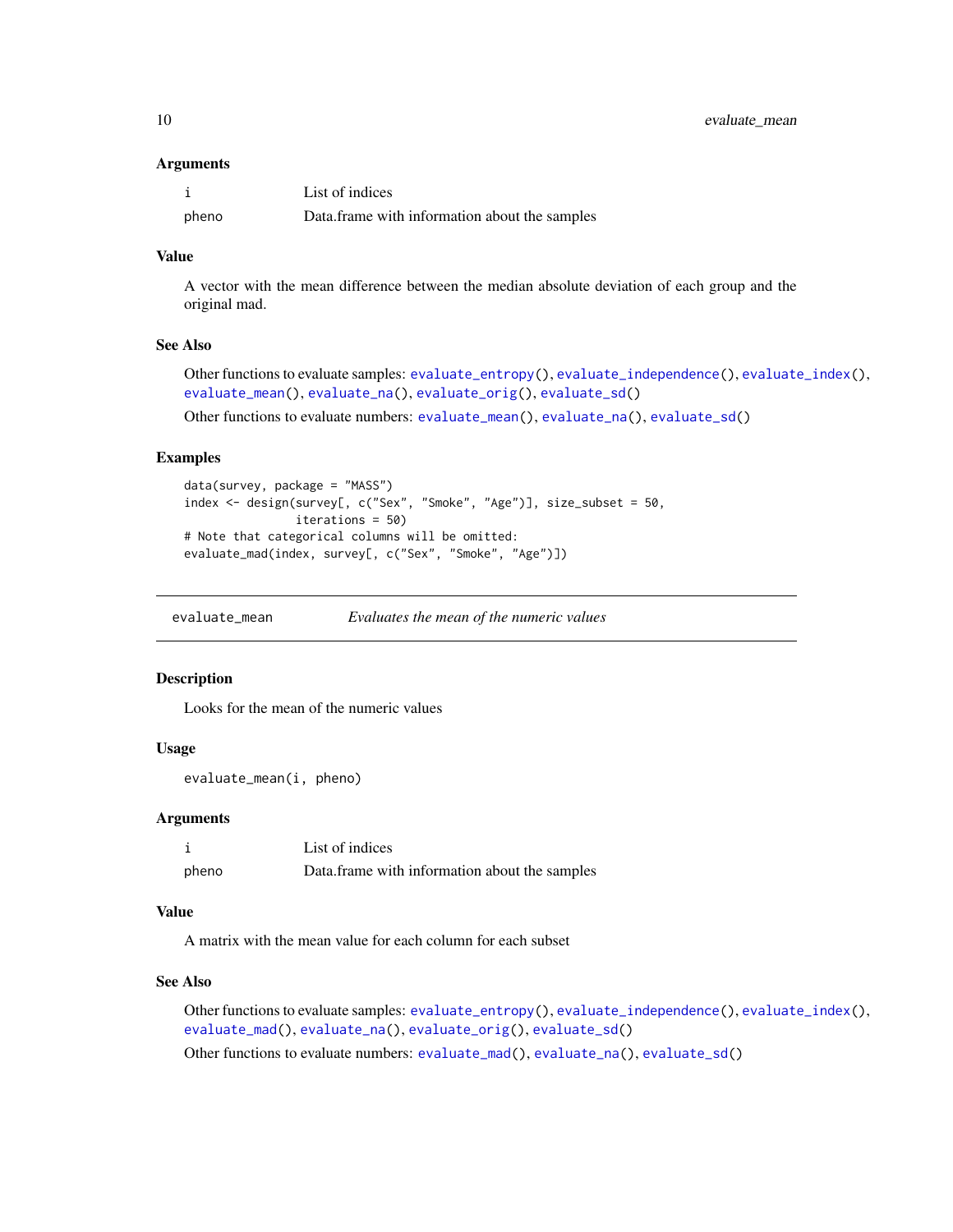## <span id="page-10-0"></span>evaluate\_na 11

#### Examples

```
data(survey, package = "MASS")
index <- design(survey[, c("Sex", "Smoke", "Age")], size_subset = 50,
               iterations = 50)
# Note that categorical columns will be omitted:
evaluate_mean(index, survey[, c("Sex", "Smoke", "Age")])
```
<span id="page-10-1"></span>

evaluate\_na *Evaluate the dispersion of NAs*

## Description

Looks how are NA distributed in each subset

#### Usage

evaluate\_na(i, pheno)

#### Arguments

|       | list of numeric indices of the data.frame |
|-------|-------------------------------------------|
| pheno | Data frame                                |

## Value

The optimum value to reduce

## See Also

Other functions to evaluate samples: [evaluate\\_entropy\(](#page-6-1)), [evaluate\\_independence\(](#page-7-1)), [evaluate\\_index\(](#page-8-1)), [evaluate\\_mad\(](#page-8-2)), [evaluate\\_mean\(](#page-9-1)), [evaluate\\_orig\(](#page-11-1)), [evaluate\\_sd\(](#page-11-2))

Other functions to evaluate categories: [evaluate\\_entropy\(](#page-6-1)), [evaluate\\_independence\(](#page-7-1))

Other functions to evaluate numbers: [evaluate\\_mad\(](#page-8-2)), [evaluate\\_mean\(](#page-9-1)), [evaluate\\_sd\(](#page-11-2))

```
samples <- 10
m <- matrix(rnorm(samples), nrow = samples)
m[sample(seq_len(samples), size = 5), ] <- NA # Some NA
i <- create_subset(samples, 3, 4) # random subsets
evaluate_na(i, m)
```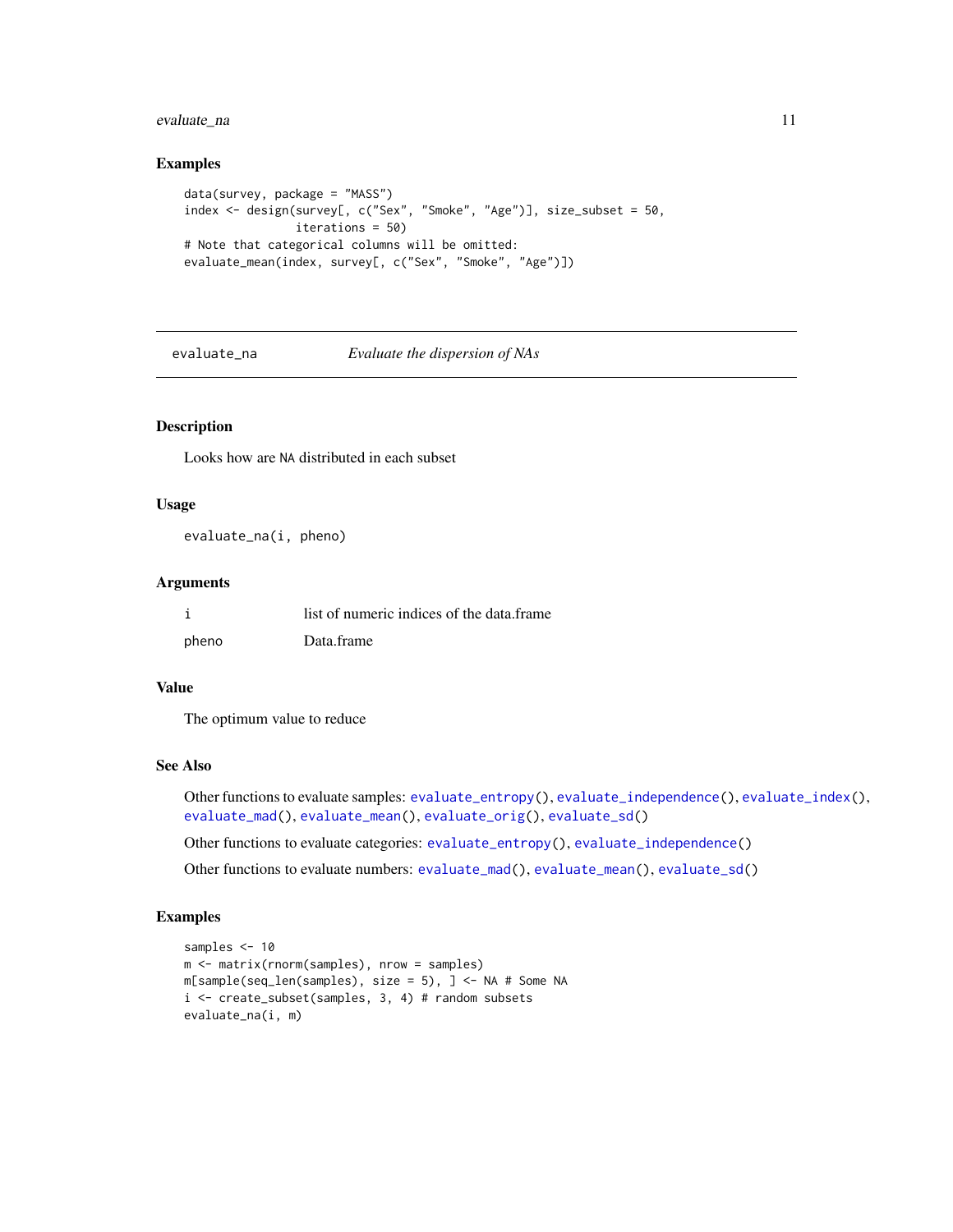<span id="page-11-1"></span><span id="page-11-0"></span>

Measure some summary statistics of the whole cohort of samples

## Usage

```
evaluate_orig(pheno)
```
#### Arguments

pheno Data.frame with information about the samples

#### Value

A matrix with the mean, standard deviation, MAD values of the numeric variables, the entropy of the categorical, and the amount of NA per variable.

## See Also

Other functions to evaluate samples: [evaluate\\_entropy\(](#page-6-1)), [evaluate\\_independence\(](#page-7-1)), [evaluate\\_index\(](#page-8-1)), [evaluate\\_mad\(](#page-8-2)), [evaluate\\_mean\(](#page-9-1)), [evaluate\\_na\(](#page-10-1)), [evaluate\\_sd\(](#page-11-2))

## Examples

```
data(survey, package = "MASS")
evaluate_orig(survey[, c("Sex", "Age", "Smoke")])
```
<span id="page-11-2"></span>evaluate\_sd *Evaluates the mean of the numeric values*

## Description

Looks for the standard deviation of the numeric values

#### Usage

evaluate\_sd(i, pheno)

#### Arguments

| -i    | List of indices             |
|-------|-----------------------------|
| pheno | Data.frame with the samples |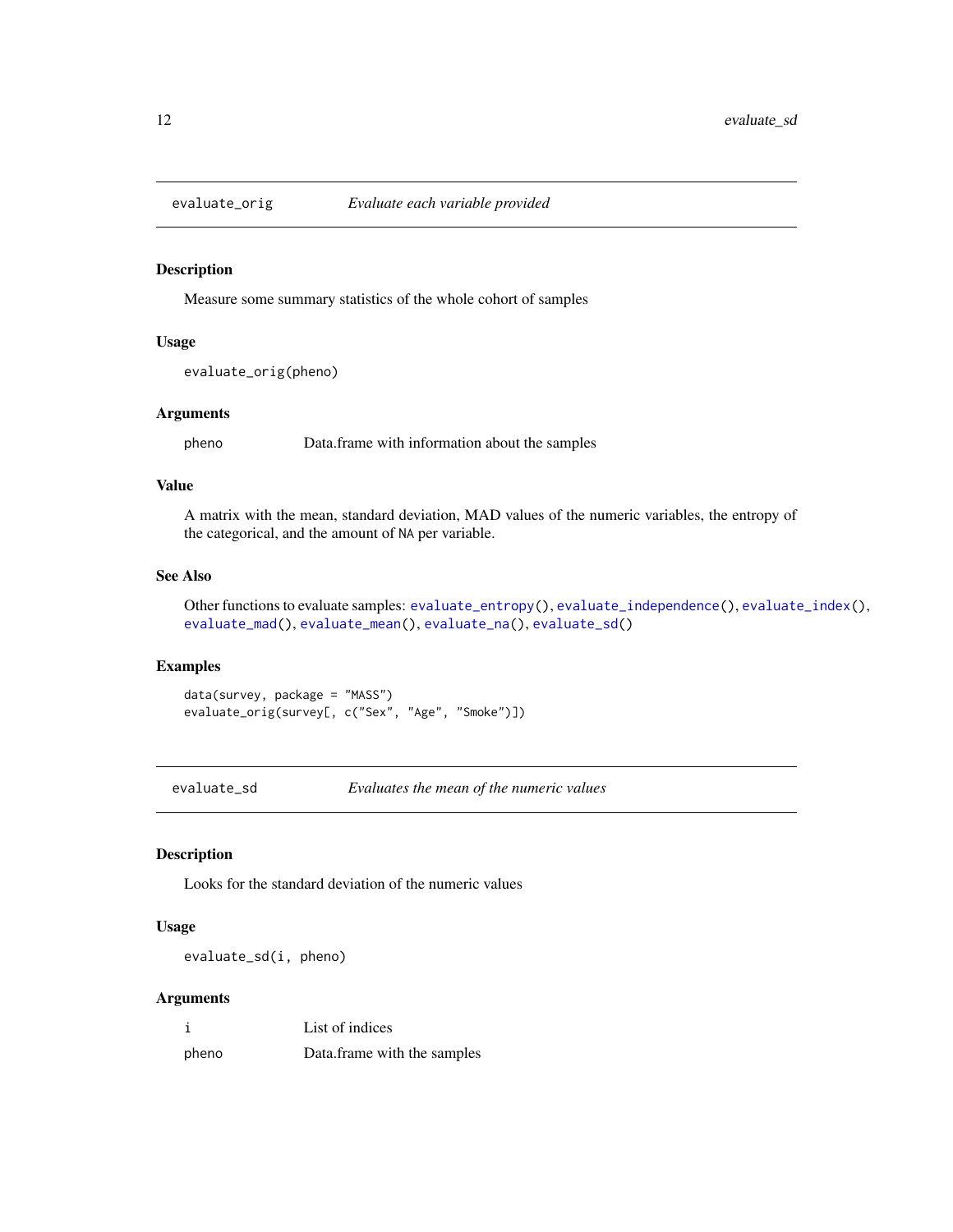## <span id="page-12-0"></span>Value

A matrix with the standard deviation value for each column for each subset

## See Also

Other functions to evaluate samples: [evaluate\\_entropy\(](#page-6-1)), [evaluate\\_independence\(](#page-7-1)), [evaluate\\_index\(](#page-8-1)), [evaluate\\_mad\(](#page-8-2)), [evaluate\\_mean\(](#page-9-1)), [evaluate\\_na\(](#page-10-1)), [evaluate\\_orig\(](#page-11-1))

Other functions to evaluate numbers: [evaluate\\_mad\(](#page-8-2)), [evaluate\\_mean\(](#page-9-1)), [evaluate\\_na\(](#page-10-1))

#### Examples

```
data(survey, package = "MASS")
index <- design(survey[, c("Sex", "Smoke", "Age")], size_subset = 50,
               iterations = 50)
# Note that categorical columns will be omitted:
evaluate_sd(index, survey[, c("Sex", "Smoke", "Age")])
```
<span id="page-12-1"></span>extreme\_cases *Select the subset of extreme cases to evaluation*

#### Description

Subset some samples that are mostly different.

#### Usage

```
extreme_cases(pheno, size, omit = NULL, iterations = 500)
```
#### Arguments

| pheno      | Data frame with the sample information.                |
|------------|--------------------------------------------------------|
| size       | The number of samples to subset.                       |
| omit       | Name of the columns of the pheno that will be omitted. |
| iterations | Numeric value of iterations that will be performed.    |

## Value

A vector with the number of the rows that are selected.

#### See Also

[optimum\(\)](#page-14-1)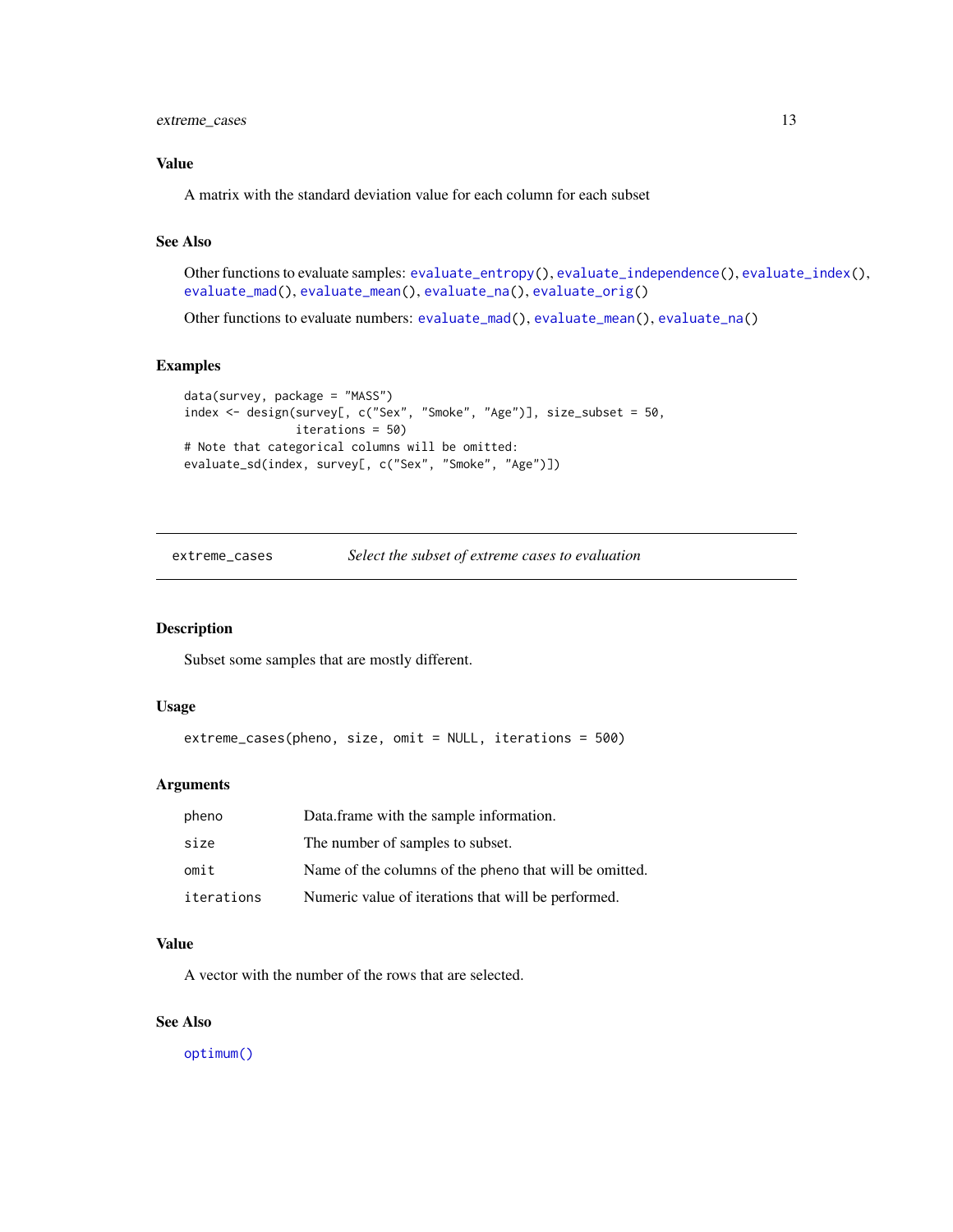## Examples

```
metadata <- expand.grid(height = seq(60, 80, 5), weight = seq(100, 300, 50),
sex = c("Male","Female"))
sel <- extreme_cases(metadata, 10)
# We can see that it selected both Female and Males and wide range of height
# and weight:
metadata[sel, ]
```
<span id="page-13-1"></span>

inspect *Inspect the index*

## Description

Given the index and the data of the samples append the batch assignment

#### Usage

 $inspect(i, pheno, omit = NULL, index_name = "batch")$ 

## Arguments

| i          | List of indices of samples per batch                   |
|------------|--------------------------------------------------------|
| pheno      | Data.frame with the sample information.                |
| omit       | Name of the columns of the pheno that will be omitted. |
| index_name | Column name of the index of the resulting data.frame.  |

#### Value

The data.frame with a new column batch with the name of the batch the sample goes to.

```
data(survey, package = "MASS")
columns <- c("Sex", "Age", "Smoke")
index <- design(pheno = survey[, columns], size_subset = 70,
                iterations = 10)
batches <- inspect(index, survey[, columns])
head(batches)
```
<span id="page-13-0"></span>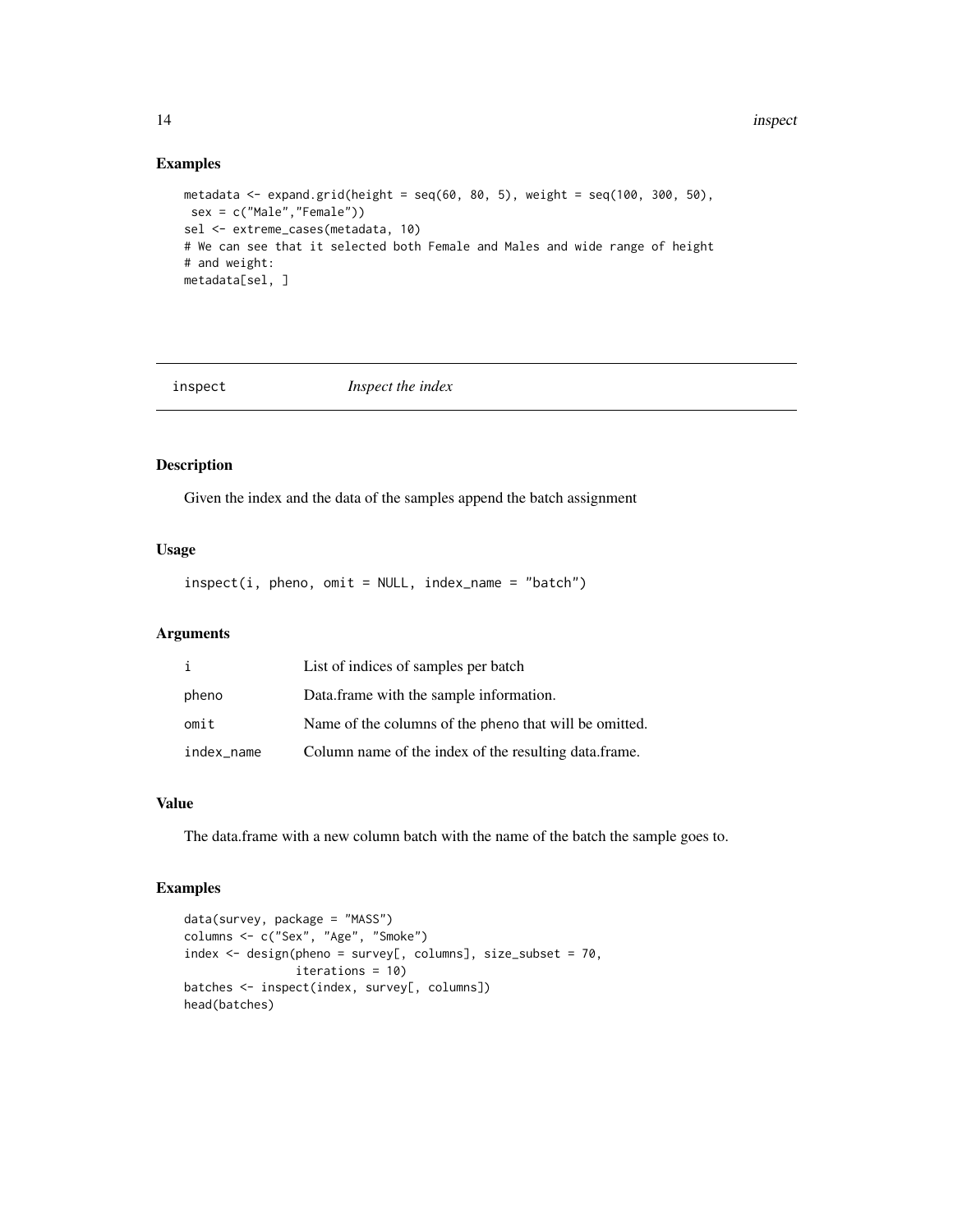<span id="page-14-1"></span><span id="page-14-0"></span>

Calculates the optimum values for number of batches or size of the batches. If you need to do several batches it can be better to distribute it evenly and add replicates.

## Usage

```
optimum_batches(size_data, size_subset)
optimum_subset(size_data, batches)
sizes_batches(size_data, size_subset, batches)
```
#### Arguments

| size data   | A numeric value of the number of samples to use. |
|-------------|--------------------------------------------------|
| size subset | Numeric value of the number of sample per batch. |
| batches     | A numeric value of the number of batches.        |

#### Value

optimum\_batches A numeric value with the number of batches to use.

optimum\_subset A numeric value with the maximum number of samples per batch of the data.

sizes\_batches A numeric vector with the number of samples in each batch.

```
size_data <- 50
size_batch <- 24
(batches <- optimum_batches(size_data, size_batch))
# So now the best number of samples for each batch is less than the available
(size <- optimum_subset(size_data, batches))
# The distribution of samples per batch
sizes_batches(size_data, size, batches)
```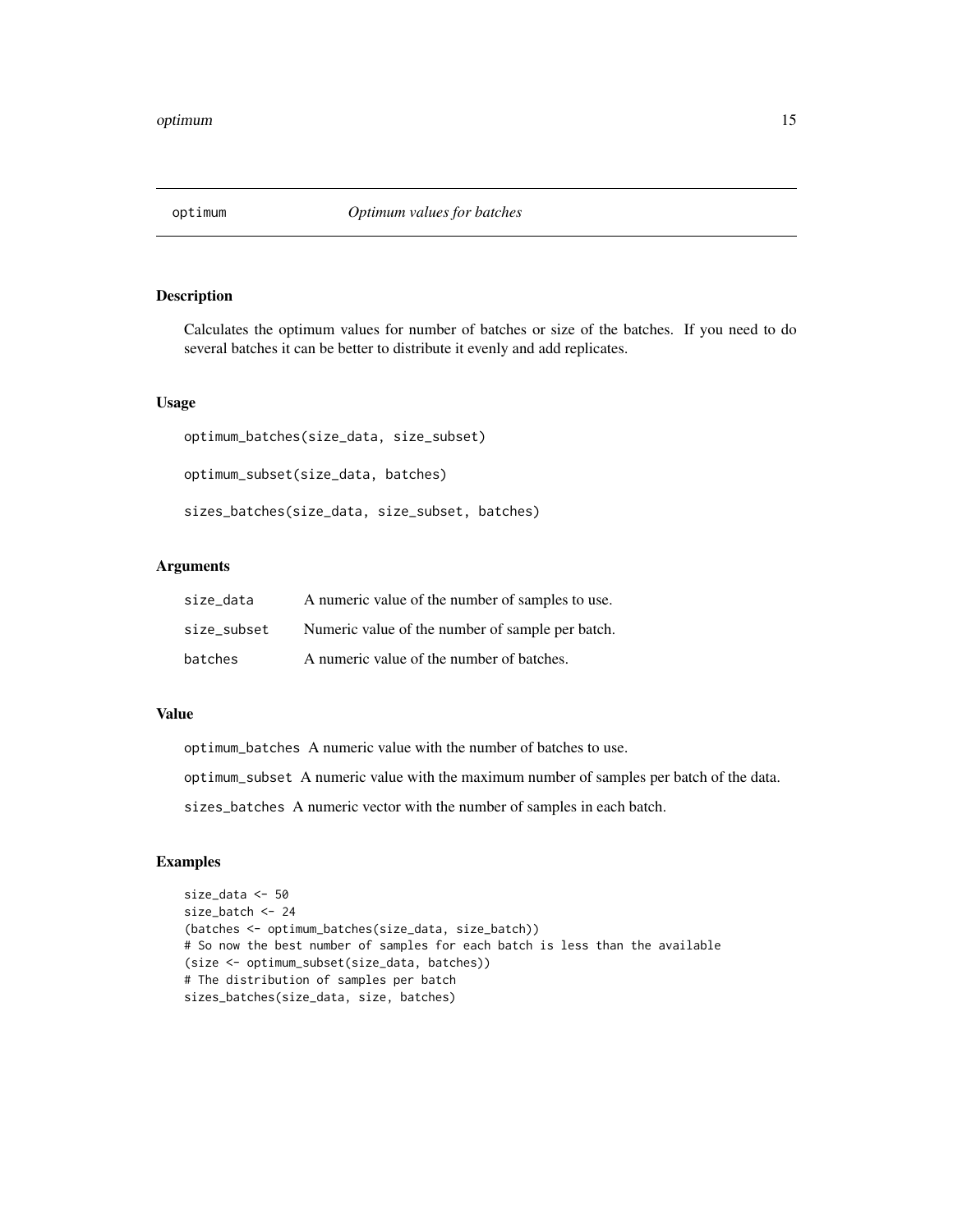<span id="page-15-0"></span>

Select randomly some samples from an index

## Usage

qcSubset(index, size, each = FALSE)

## Arguments

| index | A list of indices indicating which samples go to which subset.                           |
|-------|------------------------------------------------------------------------------------------|
| size  | The number of samples that should be taken.                                              |
| each  | A logical value if the subset should be taken from all the samples or for each<br>batch. |

## Examples

```
set.seed(50)
index <- create_subset(100, 50, 2)
QC_samples <- qcSubset(index, 10)
QC_samplesBatch <- qcSubset(index, 10, TRUE)
```
<span id="page-15-1"></span>replicates *Design a batch experiment with experimental controls*

#### Description

To ensure that the batches are comparable some samples are processed in each batch. This function allows to take into account that effect. It uses the most different samples as controls as defined with [extreme\\_cases\(\)](#page-12-1).

#### Usage

```
replicates(pheno, size_subset, controls, omit = NULL, iterations = 500)
```
## Arguments

| pheno       | Data.frame with the sample information.                          |
|-------------|------------------------------------------------------------------|
| size_subset | Numeric value of the number of sample per batch.                 |
| controls    | The numeric value of the amount of technical controls per batch. |
| omit        | Name of the columns of the pheno that will be omitted.           |
| iterations  | Numeric value of iterations that will be performed.              |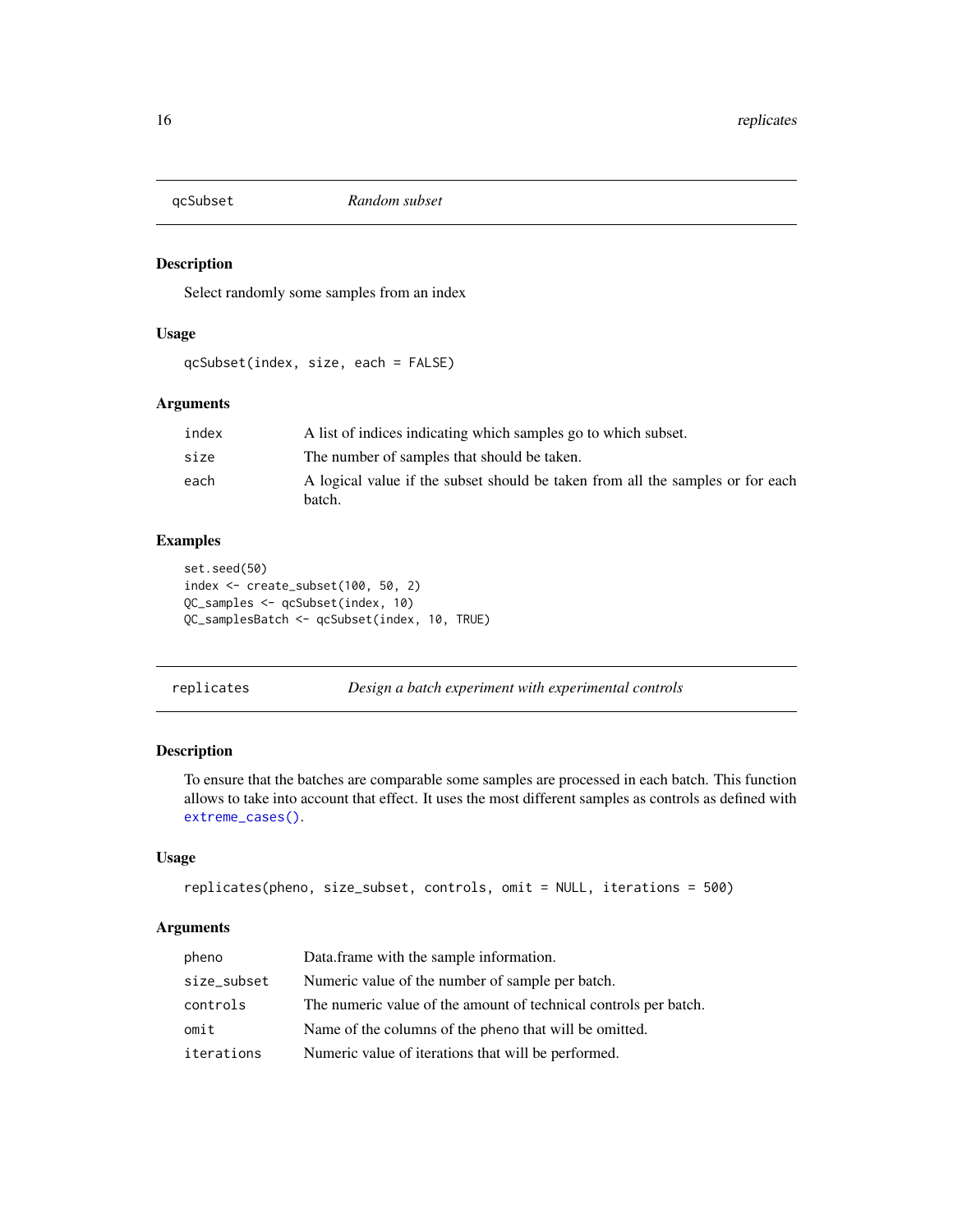#### <span id="page-16-0"></span>spatial the set of the set of the set of the set of the set of the set of the set of the set of the set of the set of the set of the set of the set of the set of the set of the set of the set of the set of the set of the s

## Value

A index with some samples duplicated in the batches

#### See Also

[design\(\)](#page-4-1), [extreme\\_cases\(\)](#page-12-1).

#### Examples

```
samples <- data.frame(L = letters[1:25], Age = rnorm(25))
index <- replicates(samples, 5, controls = 2, iterations = 10)
head(index)
```
<span id="page-16-1"></span>

spatial *Distribute the sample on the plate*

#### Description

This function assumes that to process the batch the samples are distributes in a plate. Sometimes you know in advance the

#### Usage

```
spatial(
  index,
 pheno,
 omit = NULL,remove_positions = NULL,
  rows = LETTERS[1:5],colums = 1:10,iterations = 500
)
```
## Arguments

| index            | A list with the samples on each subgroup, as provided from design() or replicates(). |
|------------------|--------------------------------------------------------------------------------------|
| pheno            | Data.frame with the sample information.                                              |
| omit             | Name of the columns of the pheno that will be omitted.                               |
| remove_positions |                                                                                      |
|                  | Character, name of positions.                                                        |
| rows             | Character, name of the rows to be used.                                              |
| columns          | Character, name of the rows to be used.                                              |
| iterations       | Numeric value of iterations that will be performed.                                  |

## Value

The indices of which samples go with which batch.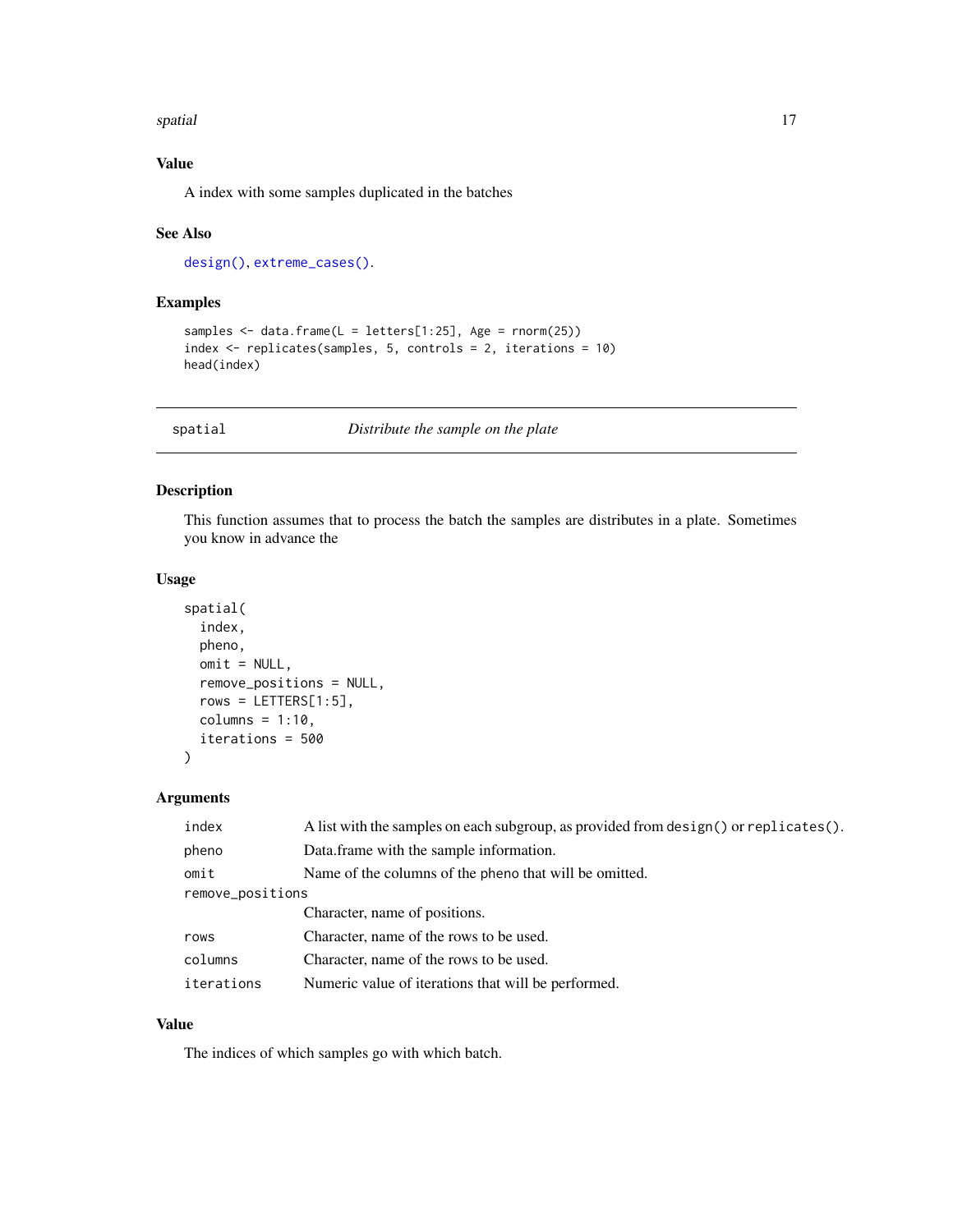## Examples

```
data(survey, package = "MASS")
index <- design(survey[, c("Sex", "Smoke", "Age")], size_subset = 50,
                iterations = 25)
index2 <- spatial(index, survey[, c("Sex", "Smoke", "Age")], iterations = 25)
head(index2)
```
<span id="page-17-1"></span>use\_index *Convert a factor to index*

#### Description

Convert a given factor to an accepted index

#### Usage

use\_index(x)

## Arguments

x A character or a factor to be used as index

## See Also

You can use [evaluate\\_index\(\)](#page-8-1) to evaluate how good an index is. For the inverse look at [batch\\_names\(\)](#page-2-1).

```
plates <- c("P1", "P2", "P1", "P2", "P2", "P3", "P1", "P3", "P1", "P1")
use_index(plates)
```
<span id="page-17-0"></span>